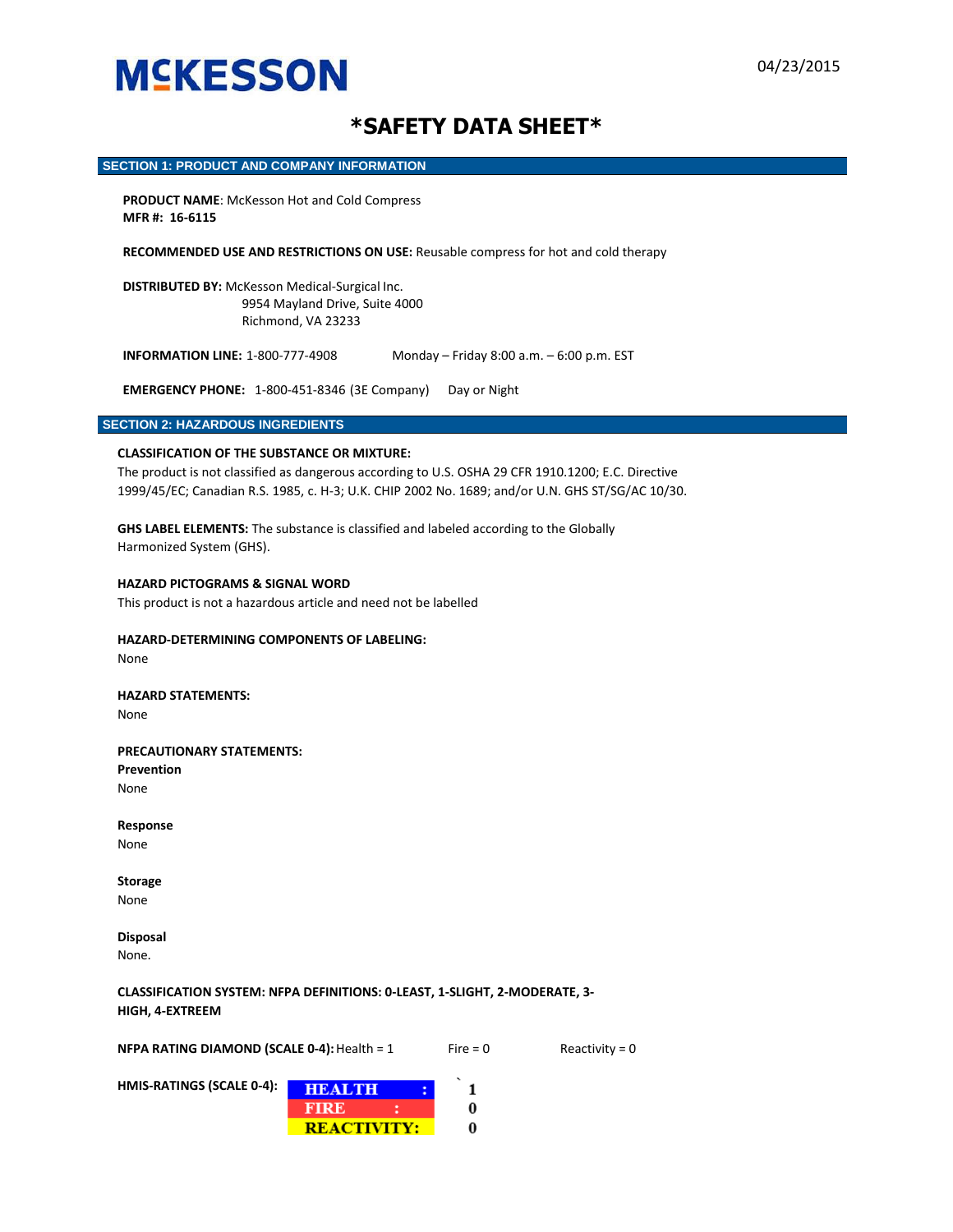#### **SECTION 3: COMPOSITION**

**COMPOSITION:** *Mixture consisting of the following components*

| <b>IUPAC</b> | Concentration (weight percent, %) | MOLECULAR FORMULA | <b>IDENTIFIERS</b> |
|--------------|-----------------------------------|-------------------|--------------------|
| Water        | 50-70                             | H <sub>20</sub>   | CAS: 7732-18-5     |
| Glycerine    | 20-40                             | C3H8O3            | CAS: 56-81-5       |
| Polymer      | $1 - 5$                           | --                | CAS: 9003-04-7     |
| Preservative | $0.05 - 0.1$                      | C8H8O3            | CAS:99-76-3        |
| Preservative | $0.05 - 0.1$                      | C6H7KO2           | CAS: 590-00-1      |

#### **SECTION 4: FIRST AID MEASURES**

**DESCRIPTION OF FIRST AID MEASURES** 

**GENERAL INFORMATION:** If medical attention is required. Show this safety data sheet (SDS) to the doctor in attendance.

**PRIMARY ROUTES OF ENTRY:** Eye and skin contact; ingestion; inhalation.

**AFTER INHALATION:** Move victim into fresh air. If breathing is difficult, give oxygen. Do not use mouth to mouth resuscitation if victim ingested or inhaled the substance. If not breathing, give artificial respiration and consult a physician immediately

**AFTER SKIN CONTACT:** Take off contaminated clothing and shoes. Wash off with plenty of water for at least 15 minutes and consult a physician if feeling uncomfortable.

**AFTER EYE CONTACT:** Rinse thoroughly with plenty of water for at least 15 minutes and consult a physician if feeling uncomfortable

**AFTER SWALLOWING:** Rinse mouth with plenty of water, Make victim drink plenty of water. Do not induce vomiting. Get Medical attention if more than 10 grams has been swallowed

**MOST IMPORTANT SYMPTOMS AND EFFECTS, BOTH ACUTE AND DELAYED:** No information available

#### **SECTION 5: FIRE & EXPLOSION HAZARD DATA**

**GENERAL INFORMATION:** Non - flammable liquid

**FLASH POINT:** No information available

**AUTOIGNITION TEMPERATURE:** No information available

**EXTINGUISHING MEDIA:** Dry chemical, carbon dioxide, alcohol-resistant foam

**SPECIAL FIRE FIGHTING PROCEDURES:** NONE

**UNUSUAL FIRE AND EXPLOSION HAZARDS:** Combustion of vapor and liquid may produce carbon monoxide, carbon dioxide and other hazardous gases.

#### **HAZARDOUS DECOMPOSITION PRODUCTS: Carbon monoxide**

**SECTION 6: ACCIDENTAL RELEASE MEASURES**

#### **PERSONAL PRECAUTIONS, PROTECTIVE EQUIPMENT AND EMERGENCY PROCEDURES**

- 1. Remove all sources of ignition. Ensure adequate ventilation. Take precautionary measures against static discharges.
- 2. Evacuate personnel to safe areas. Keep people away from and upwind of spill/leak. Use personal protective equipment. Avoid breathing vapors and contacting with skin and eyes.
- 3. Wear protective clothing, gloves, safety glasses and dust respirator.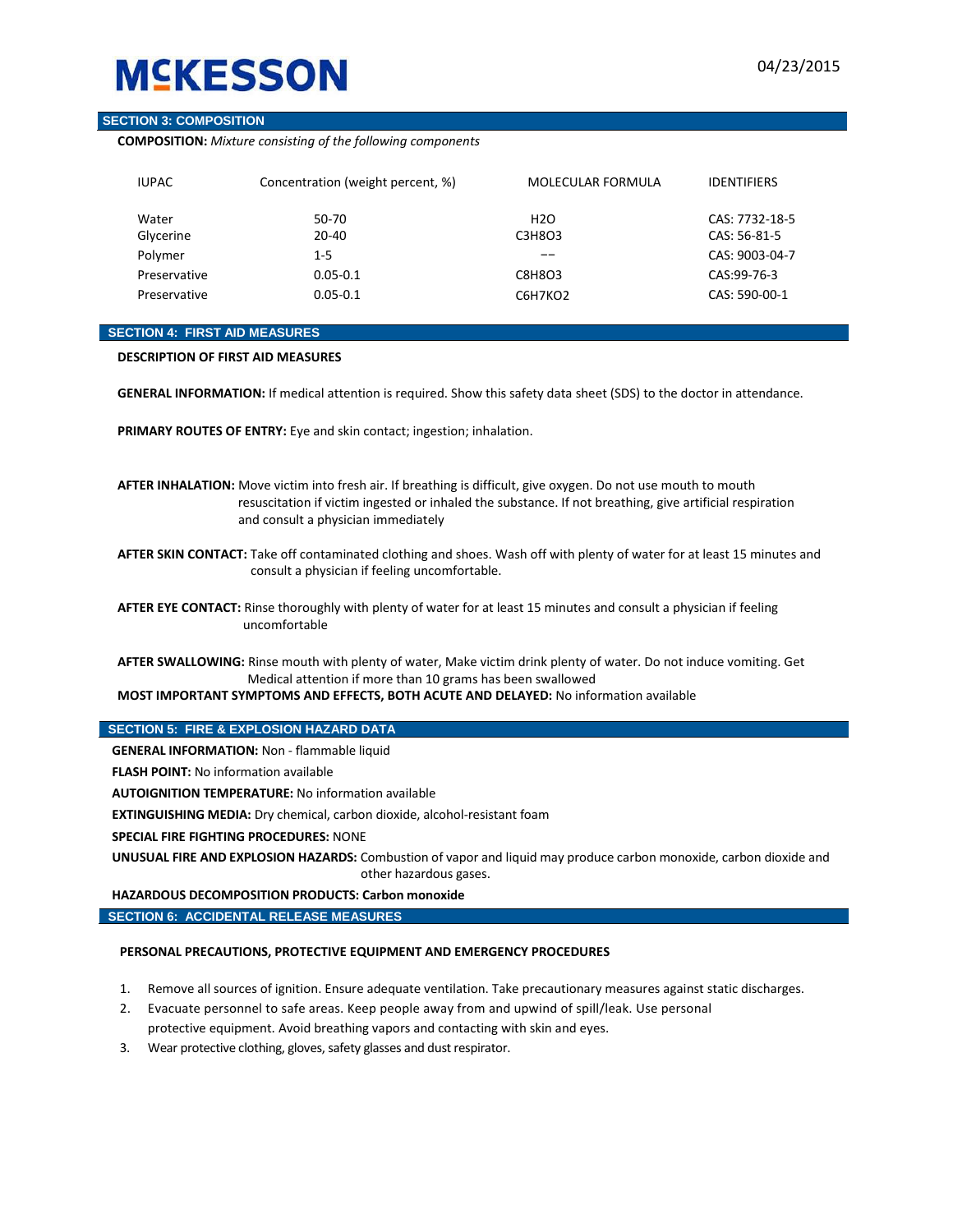#### **SPILL AND LEAK PROCEDURES:**

- 1. Remove all sources of ignition. Use spark-proof tools and explosion-proof equipment.
- 2. Absorb spilled material in dry sand or inert absorbent. In case of large amount of spillage, contain a spill by bunding.
- 3. Adhered or collected material should be promptly disposed of, in accordance with appropriate laws and regulations.

#### **ENVIRONMENTAL PRECAUTIONS**

- **1.** Prevent further leakage or spillage if safe to do so.
- **2.** Do not let product enter drains.

#### **SECTION 7: HANDLING & STORAGE**

#### **PRECAUTIONS FOR SAFE HANDLING & STORAGE:**

#### **Protective measures:**

Handling is performed in a well-ventilated place. Wear suitable protective equipment. Avoid contact with skin and eyes. Avoid inhalation of vapors or mist.

#### **Measures to prevent fire:**

Keep away from sparks/open flames. Take precautionary measures against static discharges.

#### **Measures to prevent aerosol and dust generation:**

Not applicable

#### **OTHER PRECAUTIONS:**

Wash hands and face after using of the substances Replace the contaminated clothing immediately. In addition to use mentioned in the first parts, unforeseen other specific end uses

#### **SECTION 8: EXPOSURE CONTROLS/PERSONAL PROTECTION**

**RESPIRATORY PROTECTION:** Use appropriative respirator if exposure limits are exceeded or if irritation or other symptoms are experienced. Recommended Filter type: low boiling organic solvent, Type AX, Brown, conforming to EN371.

**EYE PROTECTION:** Tightly fitting safety goggles (approved by EN 166(EU) or NIOSH (US).

**SKIN PROTECTION:** Wear protective clothing.

**ENGINEERING CONTROLS:** Ensure adequate ventilation, especially in confined areas. Ensure that eyewash stations and safety showers are close to the workstation location.

**OTHER PROTECTIVE CLOTHING OR EQUIPMENT:** None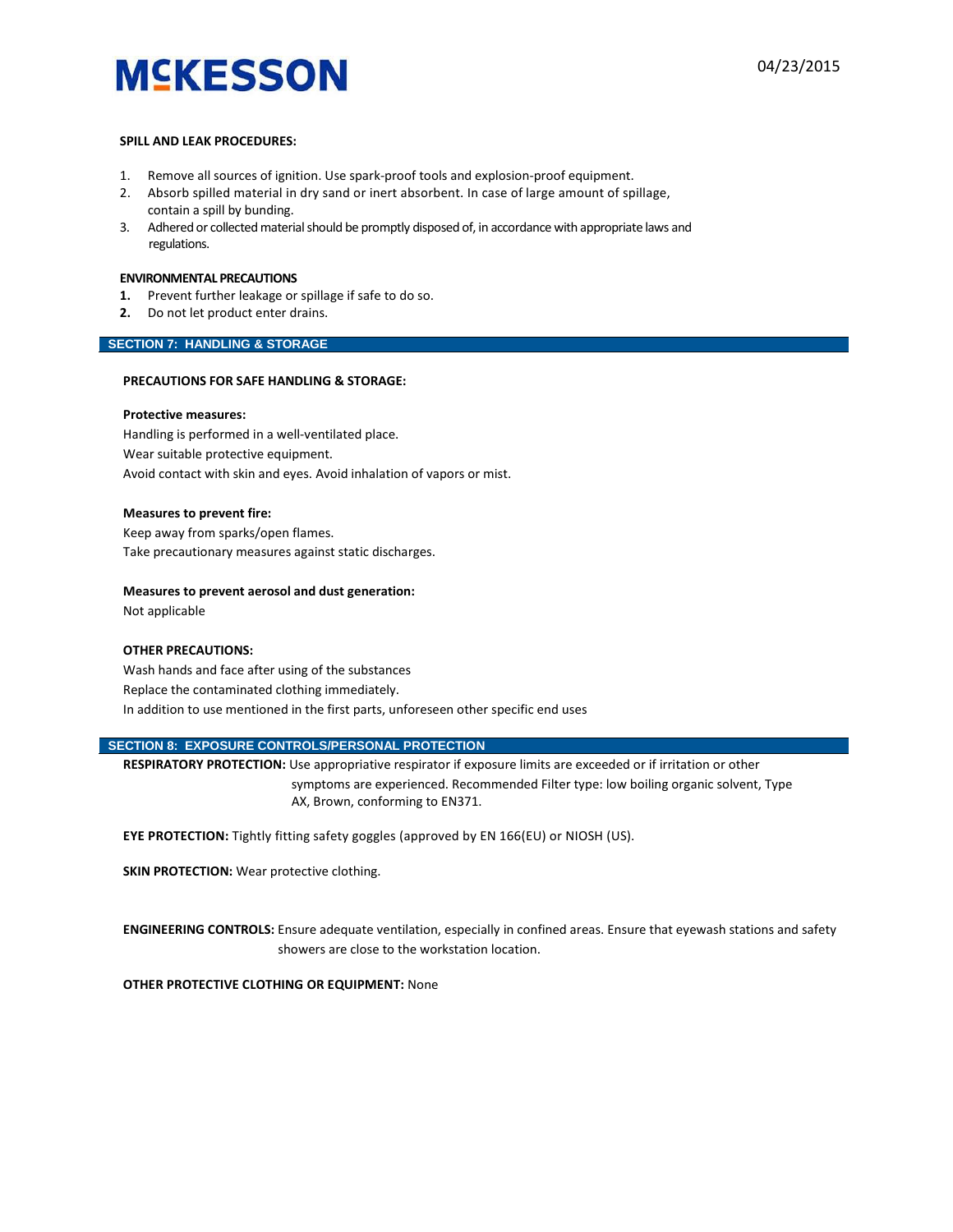#### **SECTION 9: PHYSICAL/CHEMICAL CHARACTERISTICS**

| pH:                                                                      | Not applicable                                       |
|--------------------------------------------------------------------------|------------------------------------------------------|
| <b>Boiling Point:</b>                                                    | No information available                             |
| <b>Freezing Point:</b>                                                   | No information available                             |
| Specific Gravity (H20 = 1):                                              | No information available                             |
| Vapor Pressure (mm Hg):                                                  | No information available                             |
| Vapor Density ( $AIR = 1$ ):<br>Evaporation Rate (Butyl Acetate = $1$ ): | No information available<br>No information available |
| <b>Solubility in Water:</b>                                              | Soluble in water                                     |
| <b>Appearance and Odor:</b>                                              | Liquid                                               |

#### **SECTION 10: STABILITY AND REACTIVITY**

**STABILITY:** Stable under proper operation and storage conditions

**CONDITIONS TO AVOID:** Melts and decomposes when strongly heated

**INCOMPATIBILITY (MATERIAL TO AVOID):** Strong base, strong acid

**HAZARDOUS DECOMPOSITION OR BY-PRODUCTS:** Carbon monoxide

**HAZARDOUS POLYMERIZATION:** No polymerization

#### **SECTION 11: TOXICOLOGICAL INFORMATION**

**PRECAUTIONARY STATEMENTS:** If medical attention is required. Show this safety data sheet (SDS) to the doctor in attendance.

#### **POTENTIAL HEALTH EFFECTS:**

| <b>INHALATION</b>    | 4hrs LC50 rat: Expected 88mg/L |
|----------------------|--------------------------------|
| <b>FYF</b>           | Slight eye irritation          |
| <b>SKIN</b>          | Very slight skin irritation.   |
| <b>INGESTION</b>     | LD50rat:2300mg/kg.             |
| <b>TARGET ORGANS</b> | No information available.      |

**PRIMARY ROUTES OF EXPOSURE:** Percutaneous inhalation

**POTENTIAL EFFECTS OF CHRONIC EXPOSURE:** No information available.

**IRRITATION/SENSITIZATION:** No information available.

**TERATOGENICITY:** Based on available data, the classification criteria are not met.

**MUTAGENICITY:** Based on available data, the classification criteria are not met.

**REPRODUCTIVE TOXICITY:** Based on available data, the classification criteria are not met.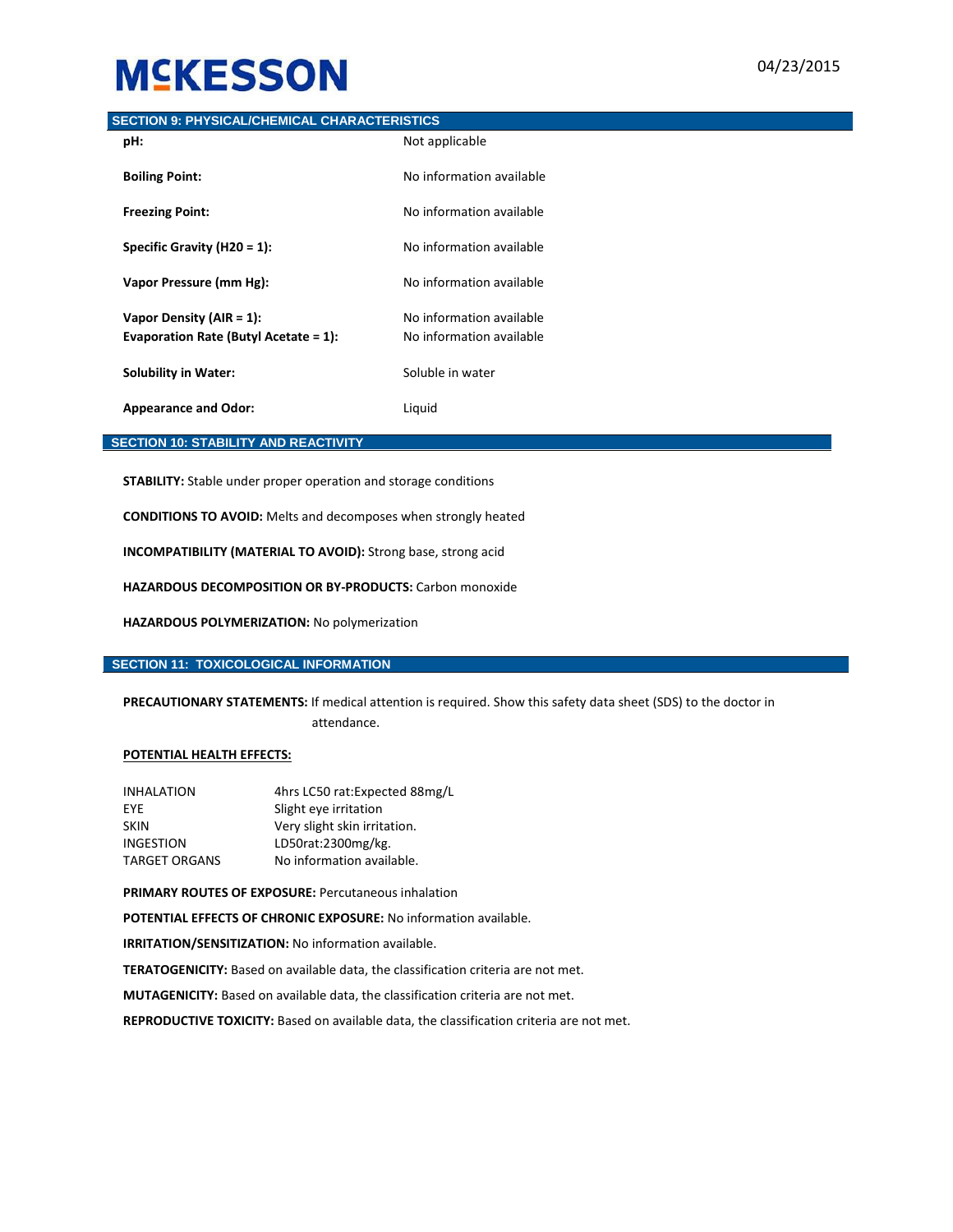#### **SECTION 12: ECOLOGICAL INFORMATION**

**ECOTOXICITY:** No information available.

**BIODEGRADABILITY:** No information available.

**BIOACCUMULATION:** No information available.

**MOBILITY:** No information available.

**OTHER ADVERSE EFFECTS:** Polymer does not meet the criteria for PBT and vPvB according to Regulation (EC) No

1907/2006, annex XIII.

#### **SECTION 13: DISPOSAL CONSIDERATIONS**

**WASTE DISPOSAL METHOD:** Before disposal should refer to the relevant national and local laws and regulation.

#### **SECTION 14: TRANSPORT INFORMATION**

#### **UN NUMBER**

DOT, ADR, IMDG, IATA: Not applicable

#### **UN PROPER SHIPPING NAME**

DOT: Not applicable

ADR: Not applicable

IMDG, IATA: Not applicable

#### **TRANSPORT HAZARD CLASS(ES)**

The product is not classified as dangerous according to DOT、ADR、IMDG、IATA

HAZARD LABEL: Not applicable

DOT CLASS:Not applicable

LABEL:Not applicable

ADR CLASS:Not applicable

LABEL:Not applicable

IMDG, IATA CLASS:Not applicable

LABEL:Not applicable

PACKING GROUP: Not applicable

PACKING INSTRUCTION: Not applicable

SPECIAL PROVISIONS: Not applicable

IMDG LIMITED QUANTITY (LQ): Not applicable

EXCEPTED QUANTITIES (EQ): Not applicable

UN MODEL REGULATION:TDG(18th)

ORM-D : Not applicable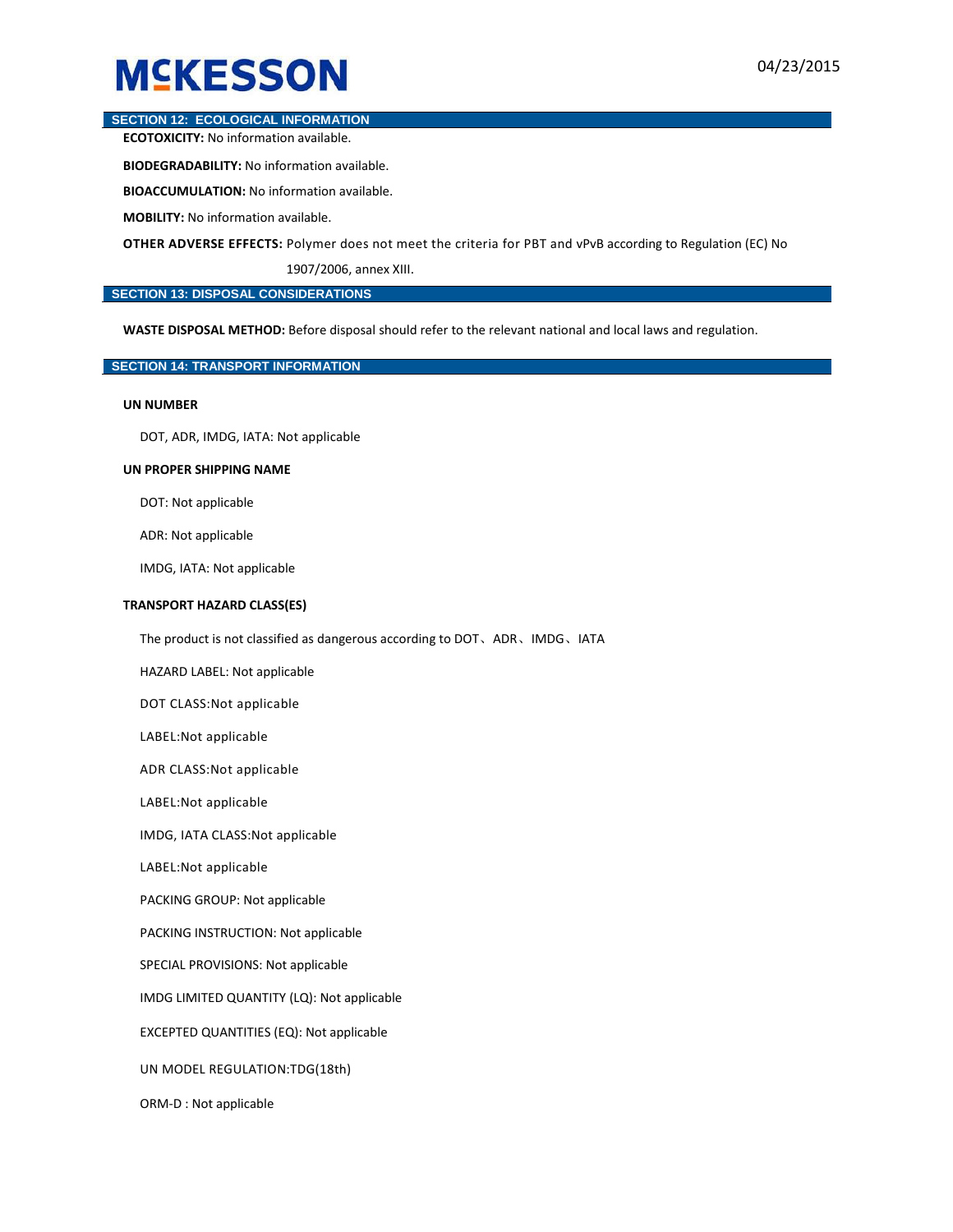#### **SECTION 15: REGULATORY INFORMATION**

#### **US FEDERAL REGULATIONS:**

TSCA (TOXIC SUBSTANCE CONTROL ACT): Not listed CERCLA/SARA - HAZARDOUS SUBSTANCES AND THEIR REPORTABLE QUANTITIES: Not listed 302 EXTREMELY HAZARDOUS SUBSTANCES EPCRA RQS: Not listed 302EXTREMELY HAZARDOUS SUBSTANCES TPQS: Not listed CERCLA/SARA - 313 - EMISSION REPORTING: Not listed

#### **US STATE REGULATIONS:**

CALIFORNIA - 8 CCR SECTION 339 - DIRECTOR'S LIST OF HAZARDOUS SUBSTANCES: Not listed

#### **INTERNATIONAL REGULATIONS:**

WATER HAZARD CLASS (GERMANY): Not listed

#### **CANADA**

DOMESTIC SUBSTANCES LIST (DSL): Not listed WHMIS - INGREDIENT DISCLOSURE LIST: Not listed

#### **SECTION 16: OTHER INFORMATION**

**FURTHER INFORMATION:** This SDS has been prepared in accordance with: 91/155/EEC, 1907/2006 (REACH) and amendments, OSHA's Hazard Communication Standard, 29 CFR 1910.1200; and the requirements of the U.S. Department of Labor Occupational Safety & Health Administration.

**DISCLAIMER:** This information relates onto to the specific material designated and may not be valid for such material used in combination with any other materials or in any process. The information and recommendations contained herein are to the best of the manufacturer's knowledge and belief accurate and reliable as of the date indicated. No representation warranty or guarantee, however, is made with regards to accuracy, reliability or completeness. Conditions of use of the material are under the control of the user; therefore, it is the user's responsibility to satisfy itself as to the suitability and completeness of such information for its own particular use. Appropriate warnings and safe-handling procedures should be provided to handlers and users.